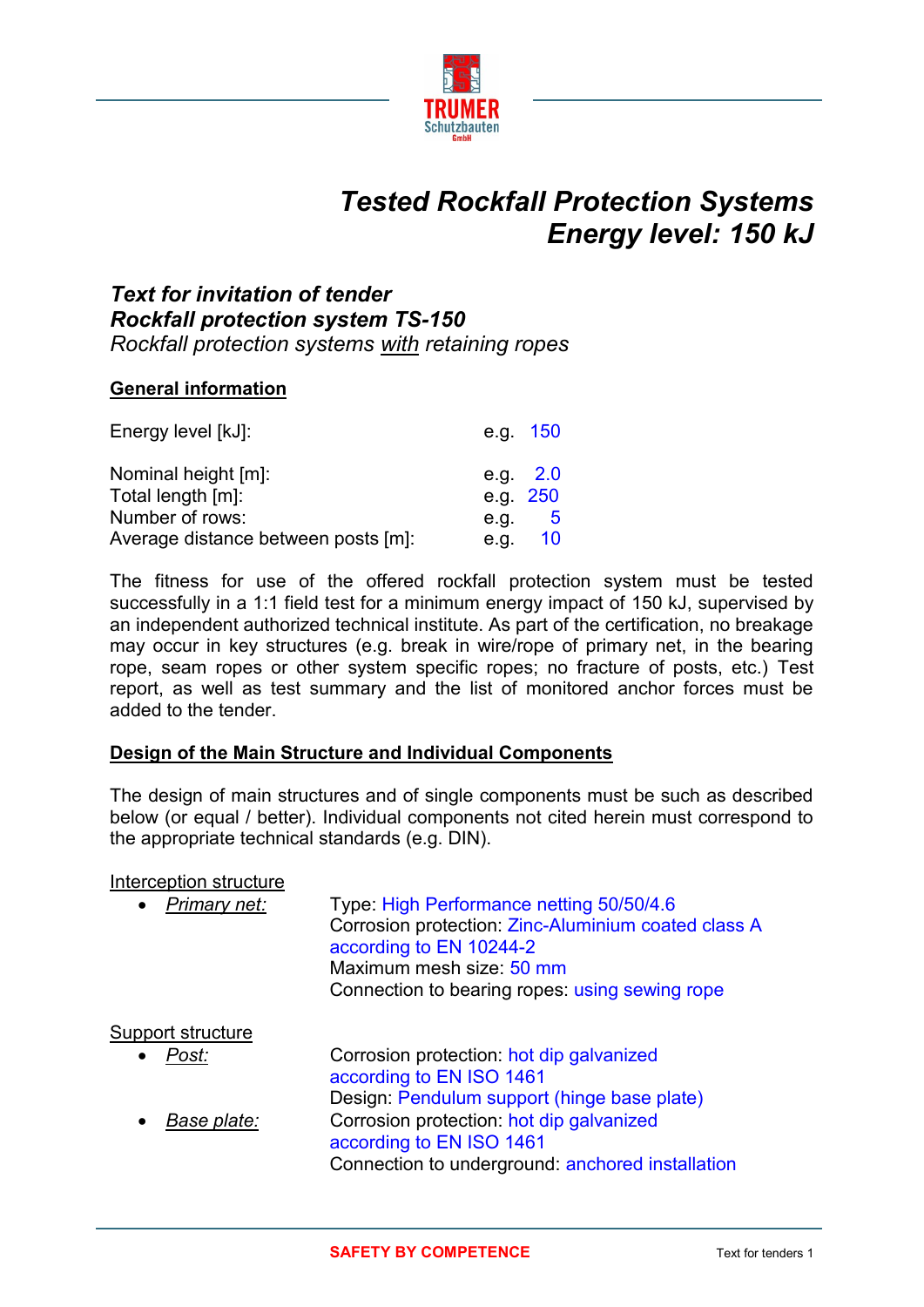

Connection components

 *Bearing ropes:* Type: according to EN 12385-4 Corrosion protection: hot dip galvanized *Retaining ropes:* Type: according to EN 12385-4 Corrosion protection: hot dip galvanized

Energy absorbing elements (brake elements)

- *Operating mode:* Energy dissipation: plastic deformation
- *Position:* close to anchors, so that can be carried out without dismantling the fence
- *Corrosion protection:* hot dip galvanized according to EN ISO 1461

**Anchoring** 

- *of ropes:* using anchor bars and eyelet frames
- *of posts:* using anchor bars (2 pieces per base plate)